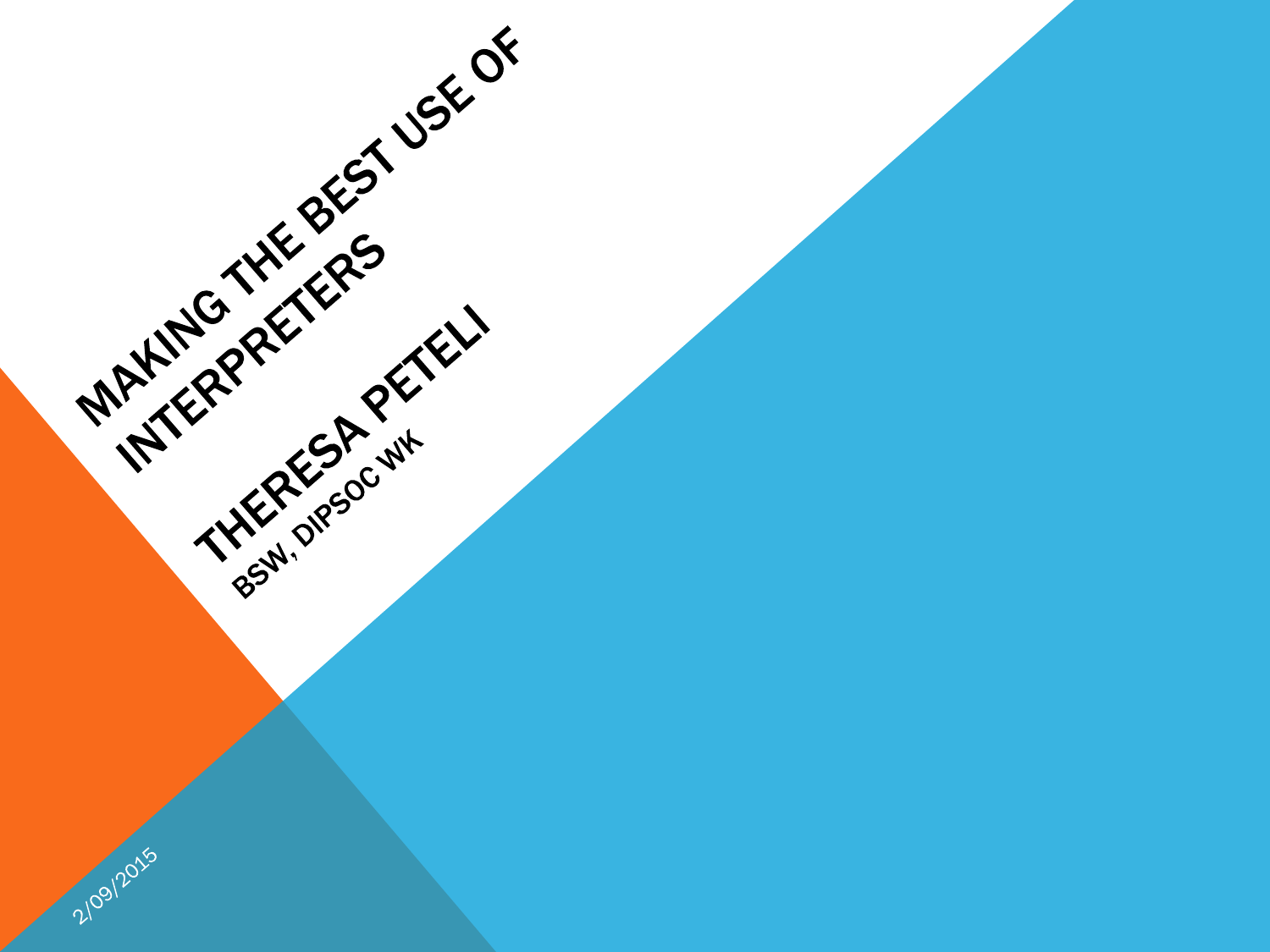## Abstract

 In this presentation the link between the ability to make the best use of interpreters and the assessor's cultural awareness and responsiveness is explored. This link is part and parcel of the communication process in assessment. In terms of cultural awareness and responsiveness, I will focus on the cultural and family values, norms and expectations within the client system.

I propose that the interactions between the client and interpreter and assessor take place within a social context in which themes such as relationships and status, roles, traditional vs Western ways of managing health are played out. This social context forms the background of the cultural exchange in assessment. Information gathering and client goal setting on the part of the assessor to come up with an agreed support plan forms the foreground.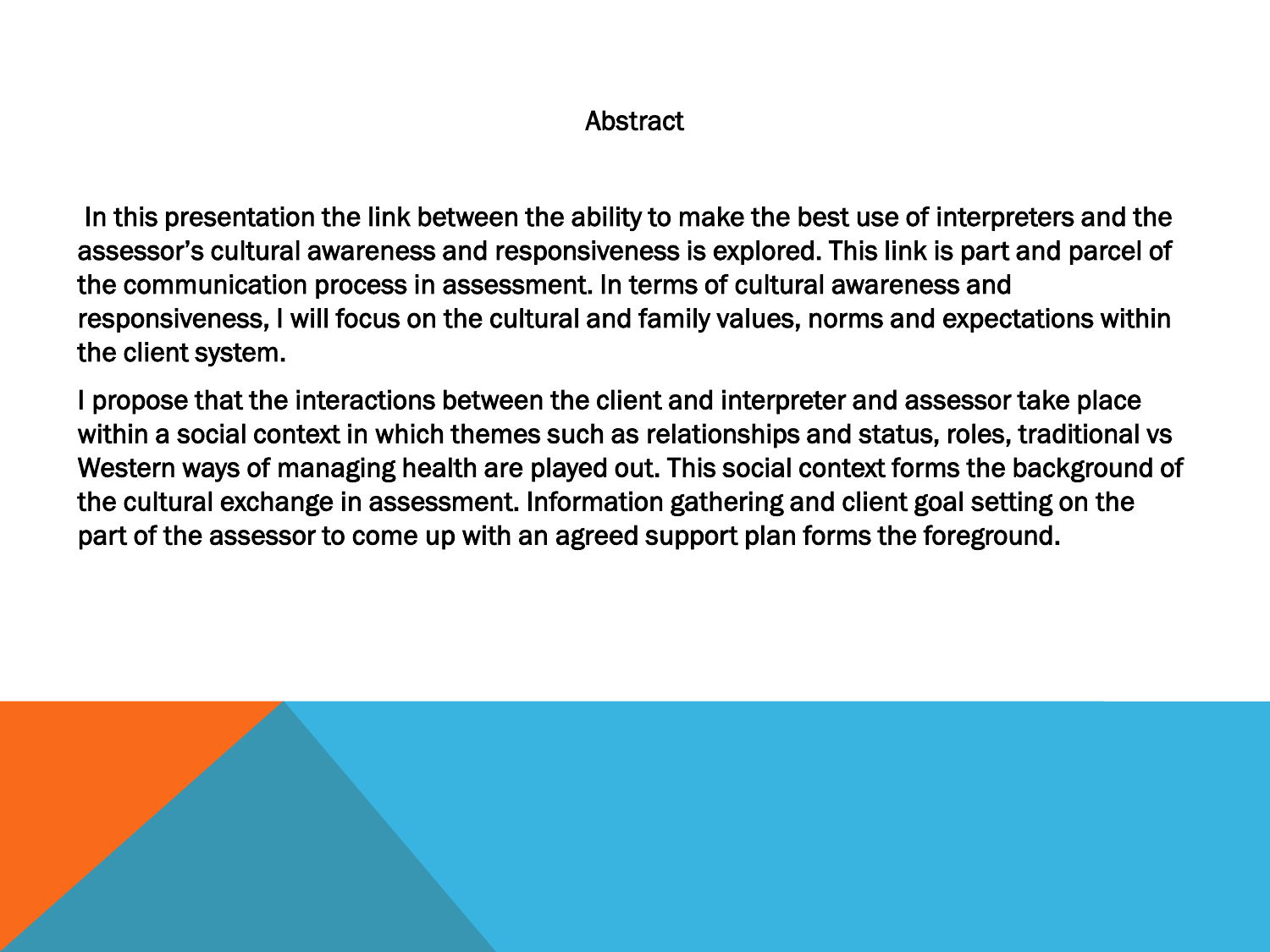## INTRODUCTION

A brief background of who I am

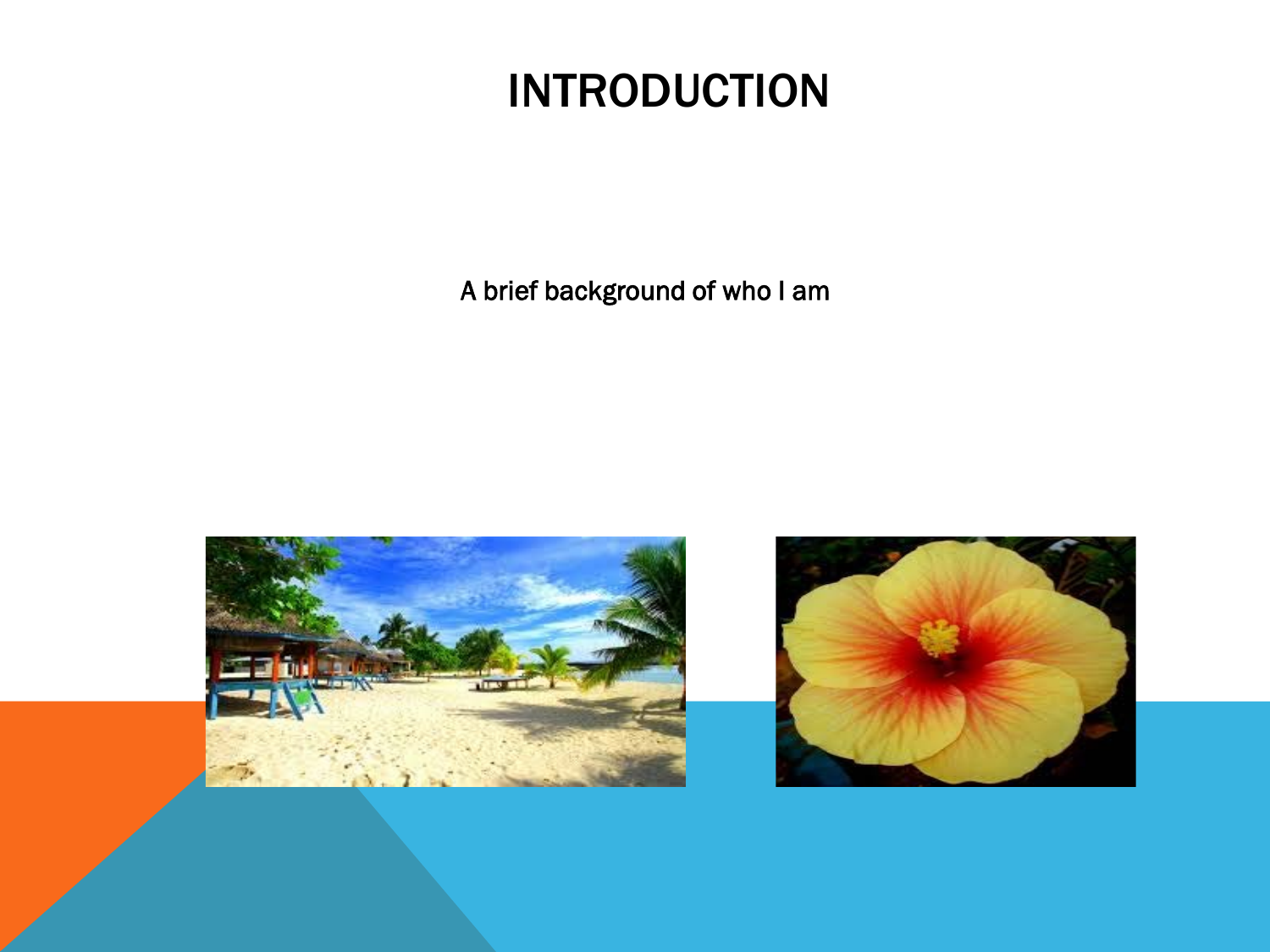## HOW IMPORTANT IS THE ROLE OF AN INTERPRETER TO ENSURE PEOPLE FEEL COMFORTABLE WITH THE NASC PROCESS?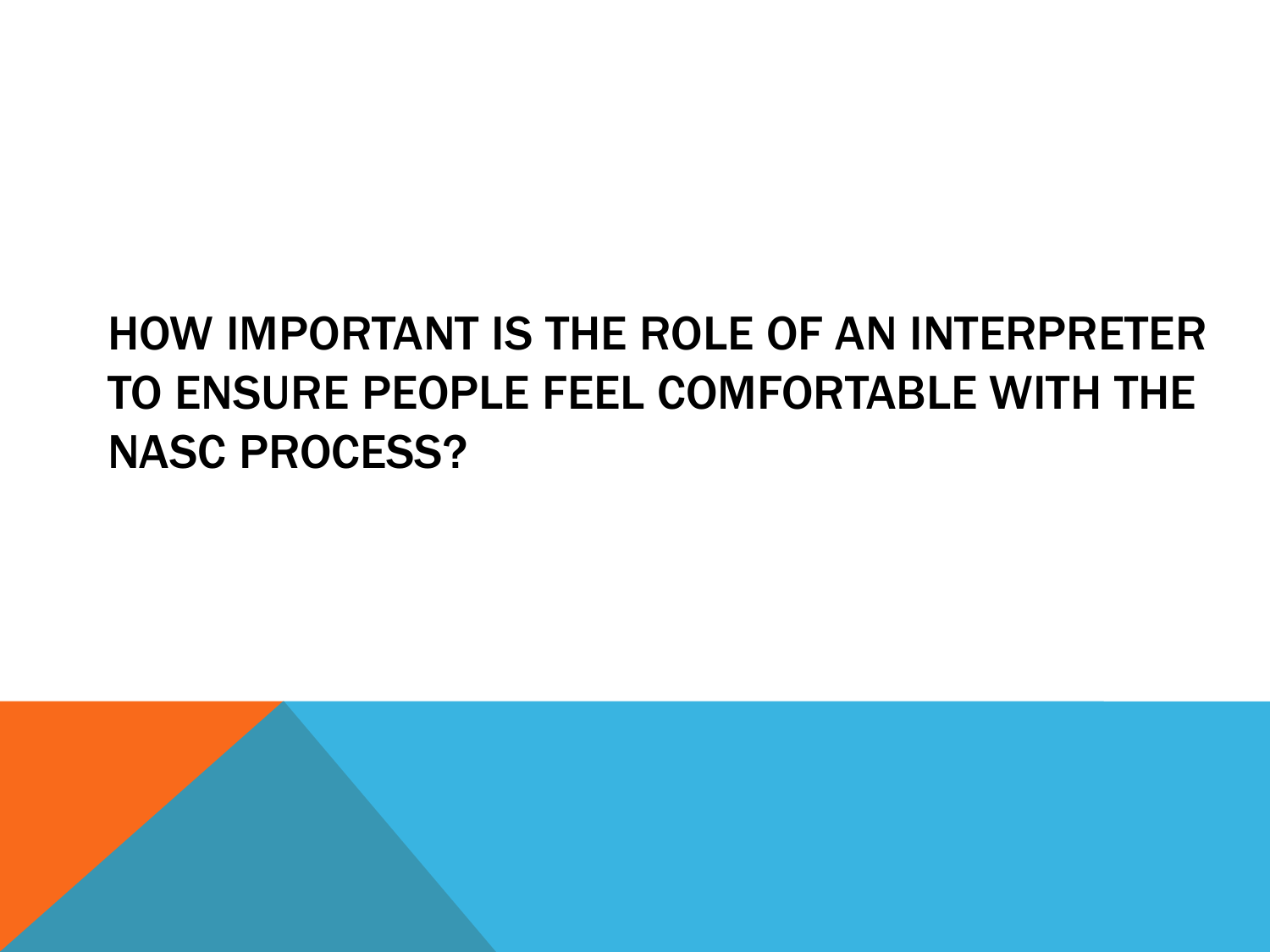Some points to consider for cultural responsiveness to make the most of using interpreters; I will expand on these points with the rest of my slides.

- The client's mother tongue
- Building rapport with your client prior to engaging an interpreter
- Cultural sensitivity
- Cultural norms around homecare vs residential care
- Daycare or respite care for carer stress management
- Using a professional interpreter vs a family member and/or caregiver as interpreter
- Extent of client's dependency on the interpreter to represent him/her for linguistic purposes in the assessment
- The relationship between client and interpreter, importance of the approach
- Gender factors affecting communication and/or assigned to carry out practical support tasks
- Any reported family dynamics
- EPOA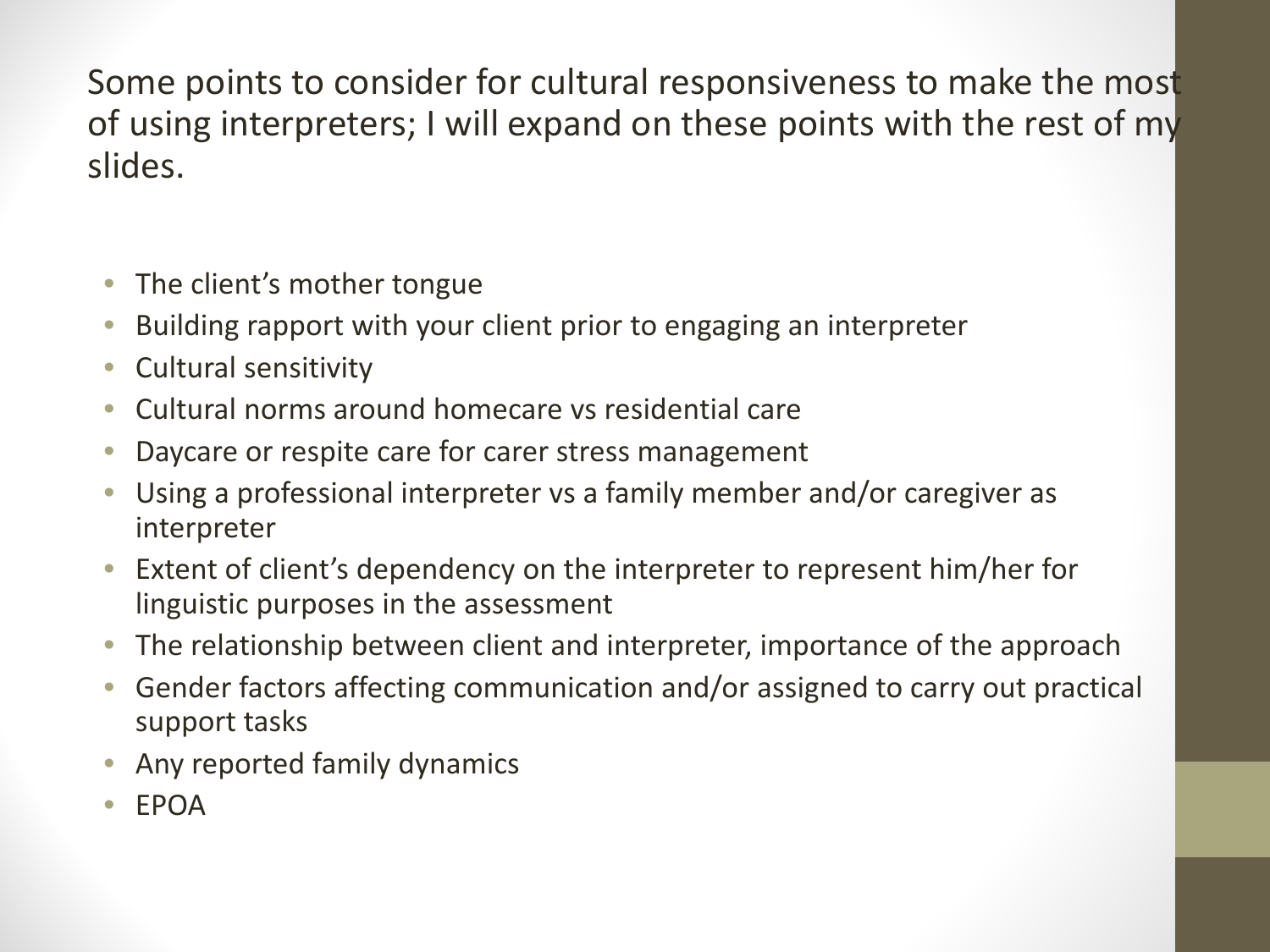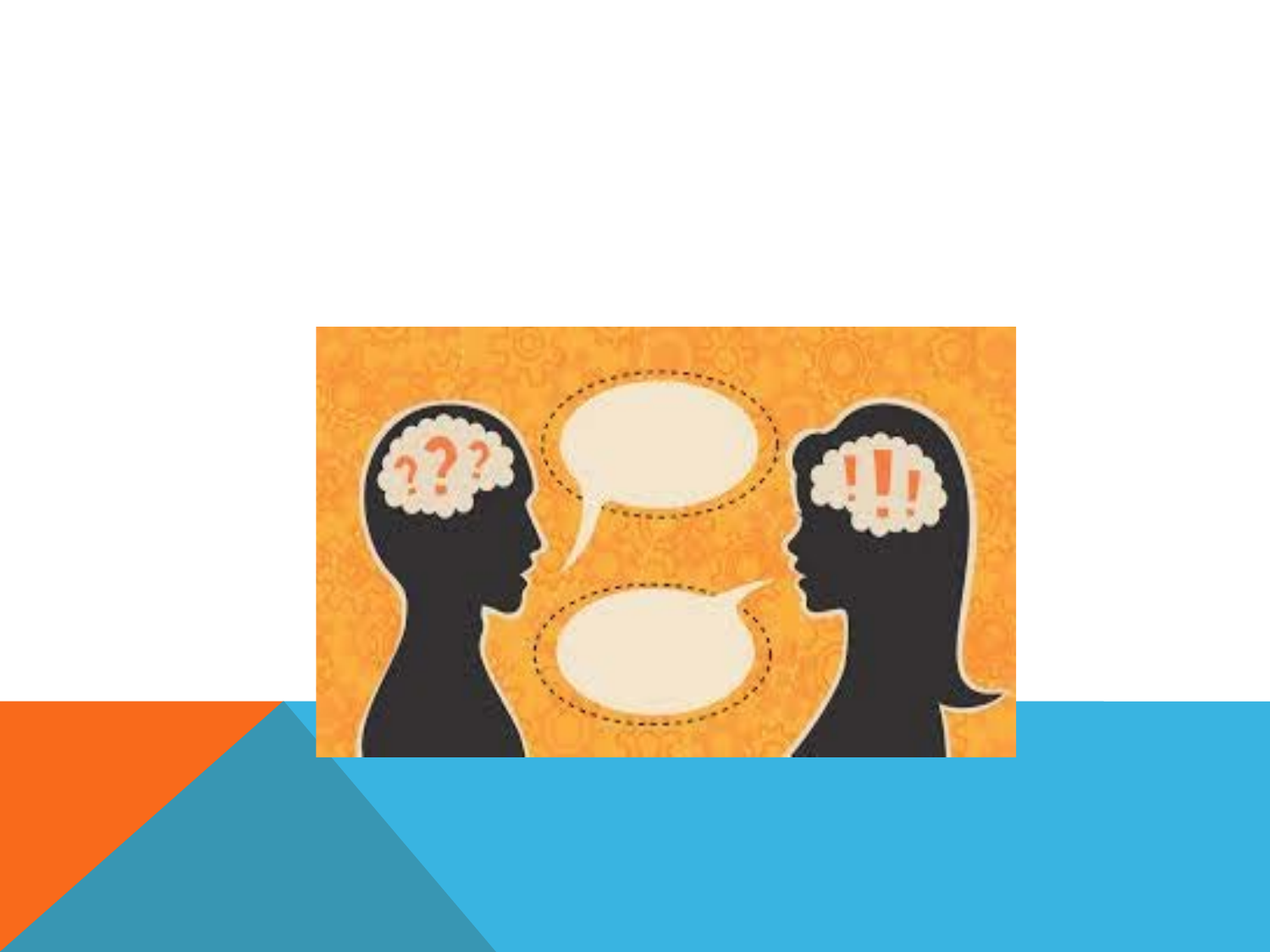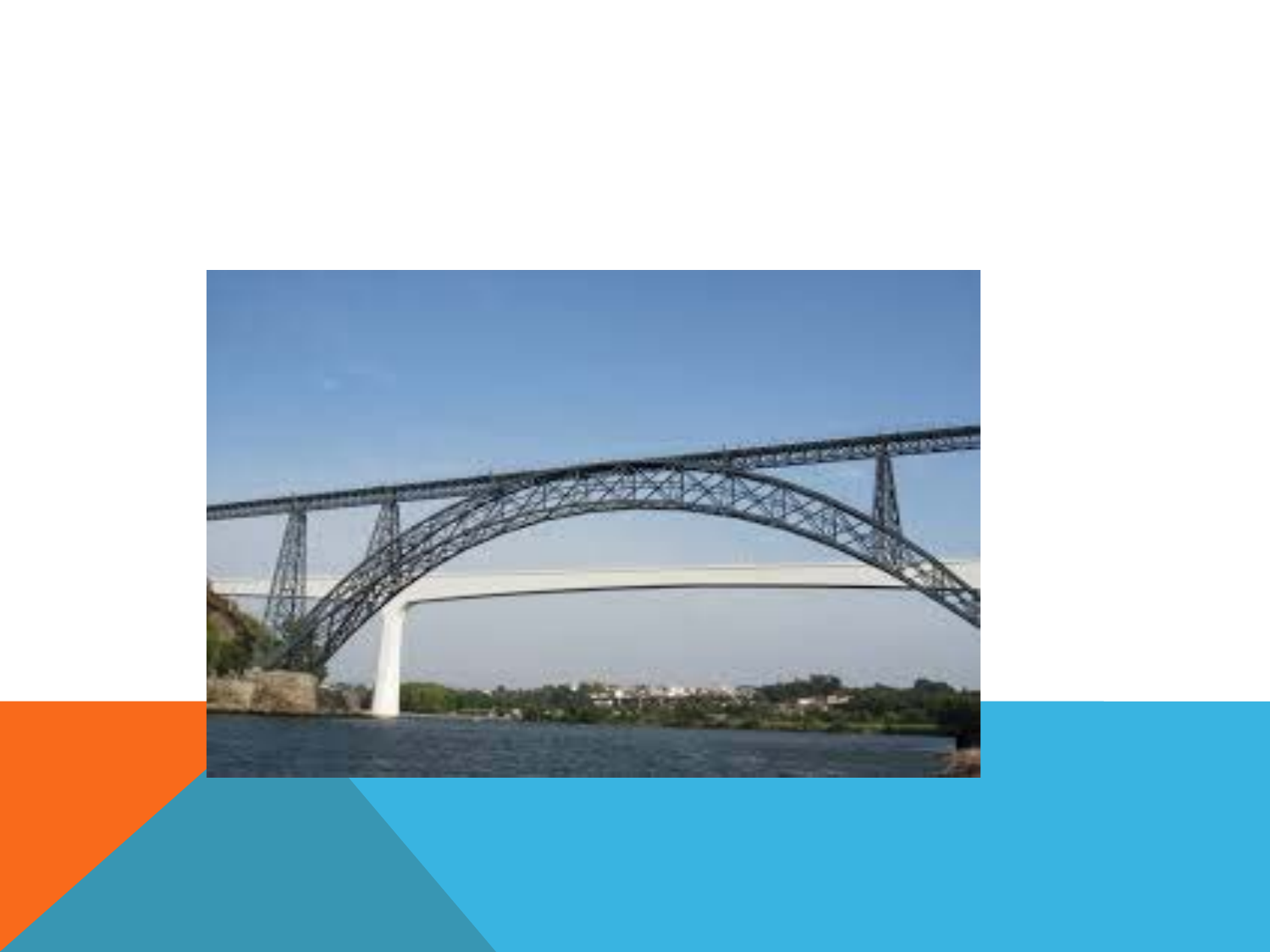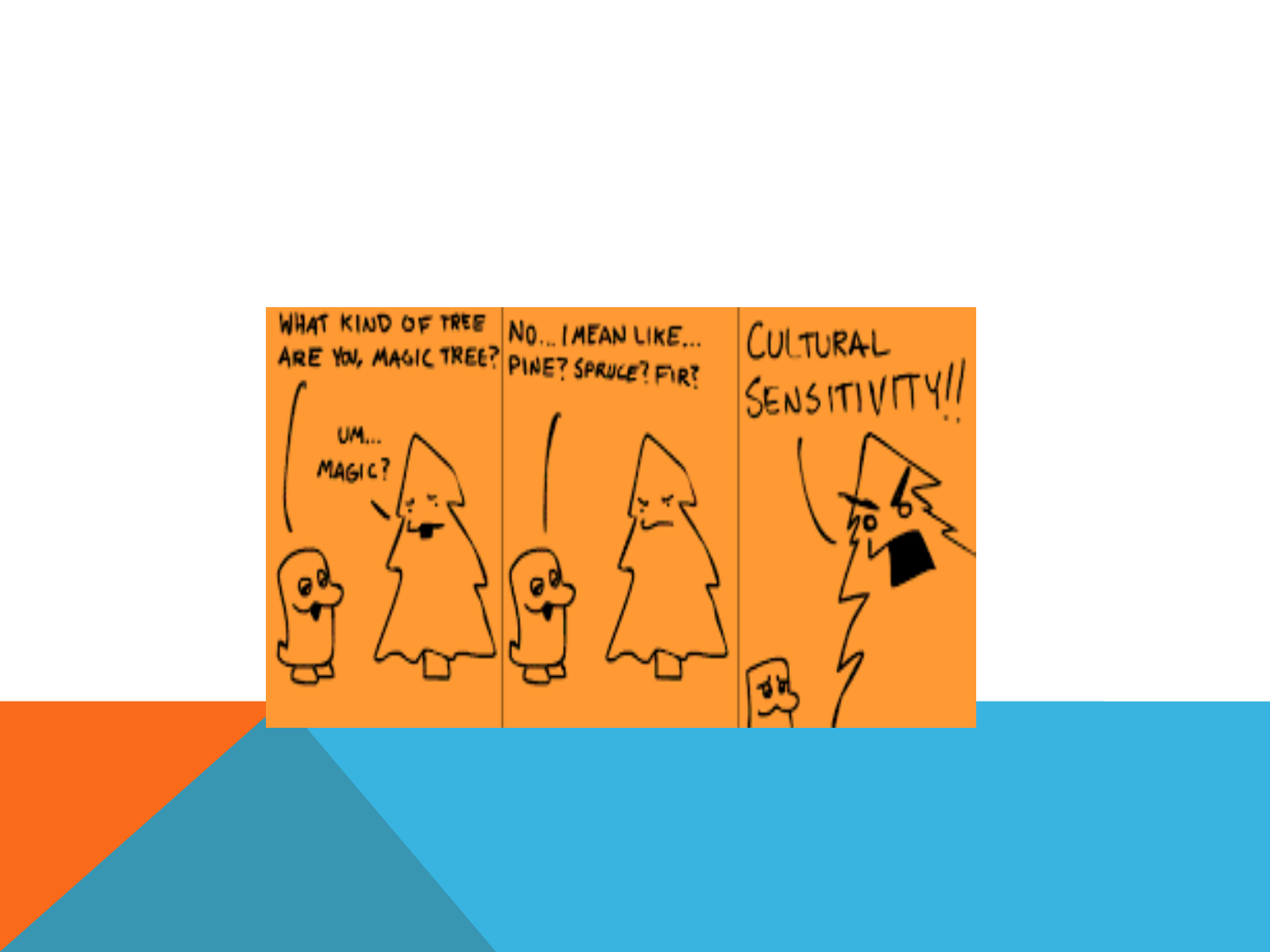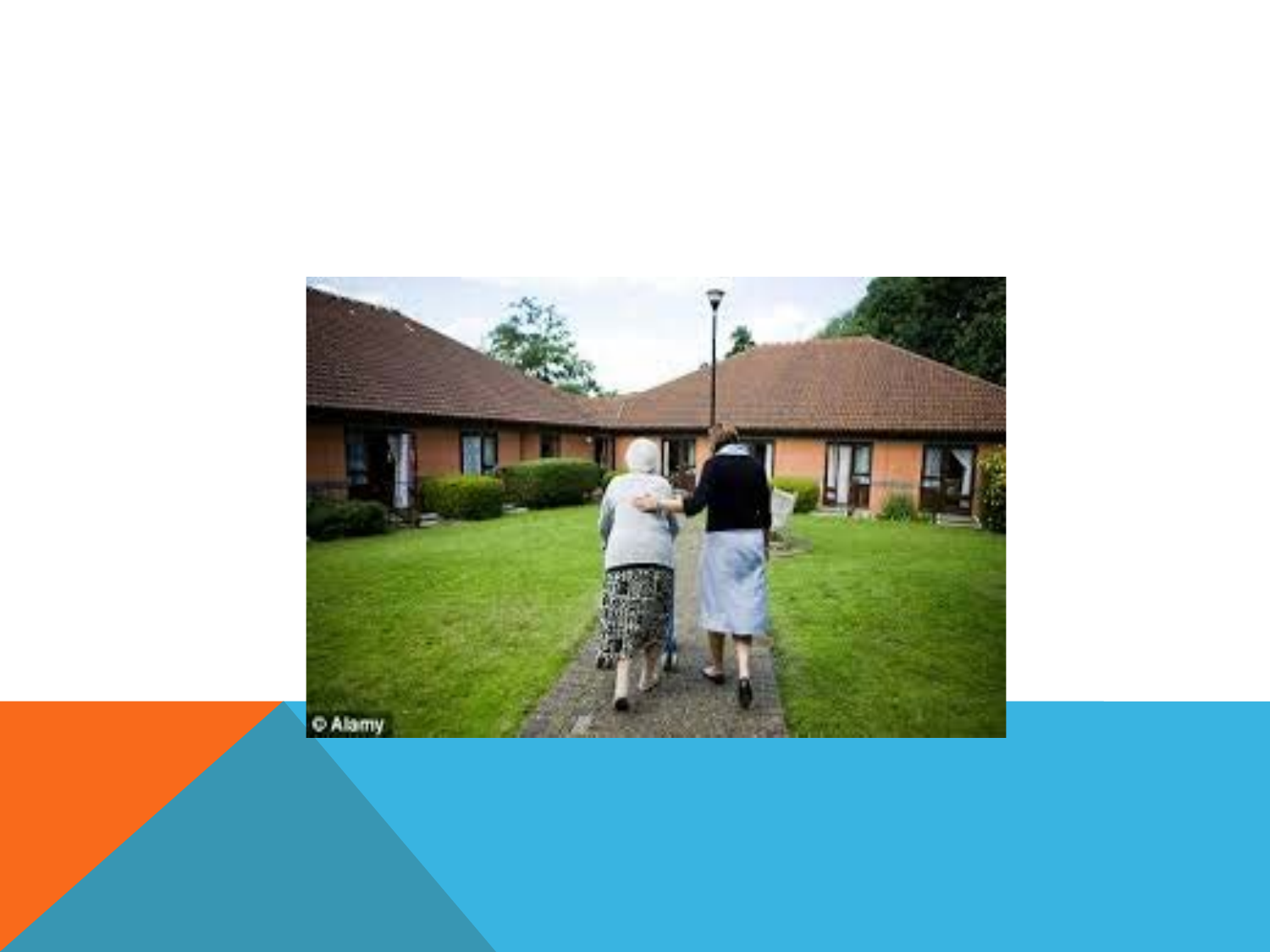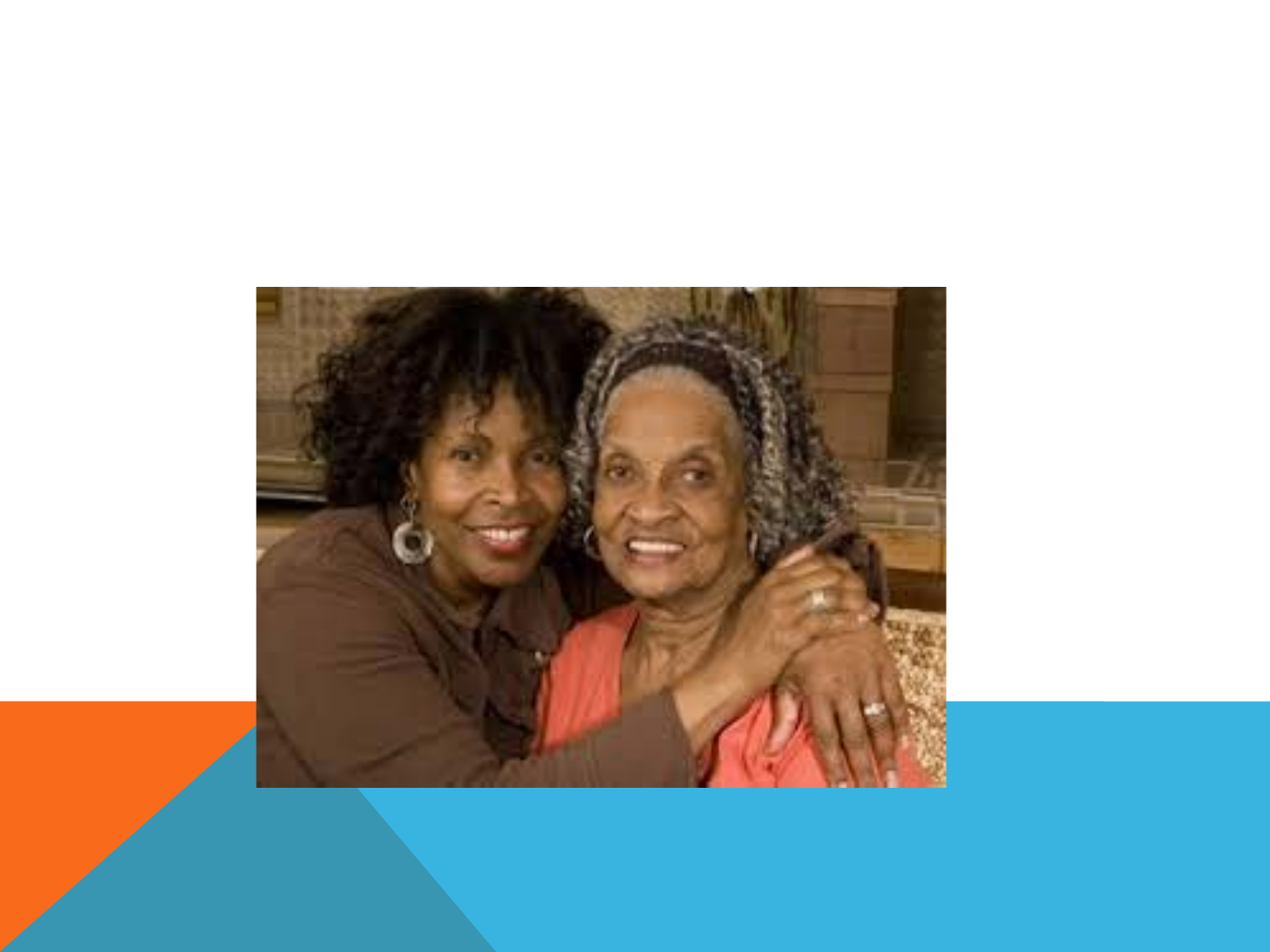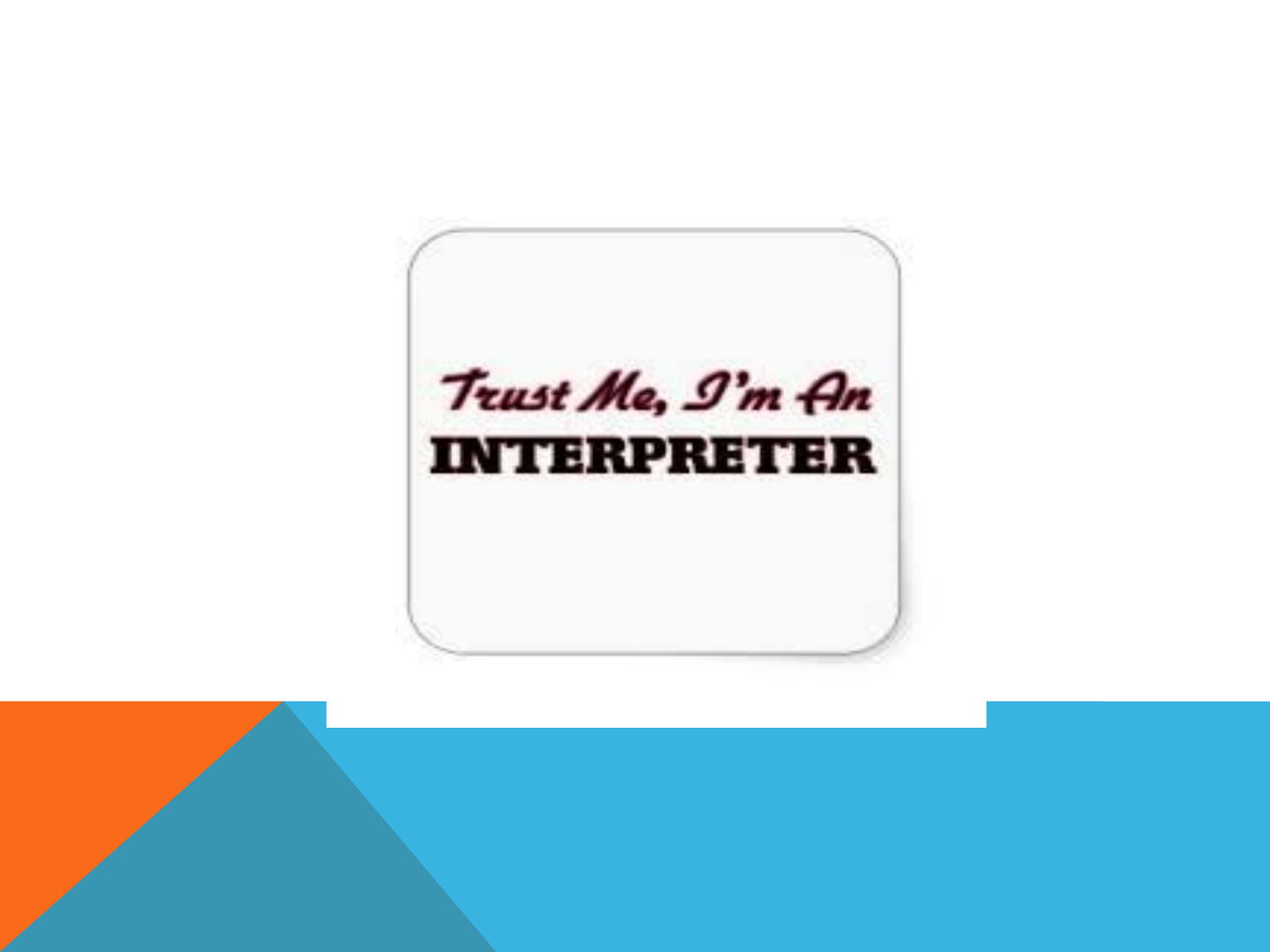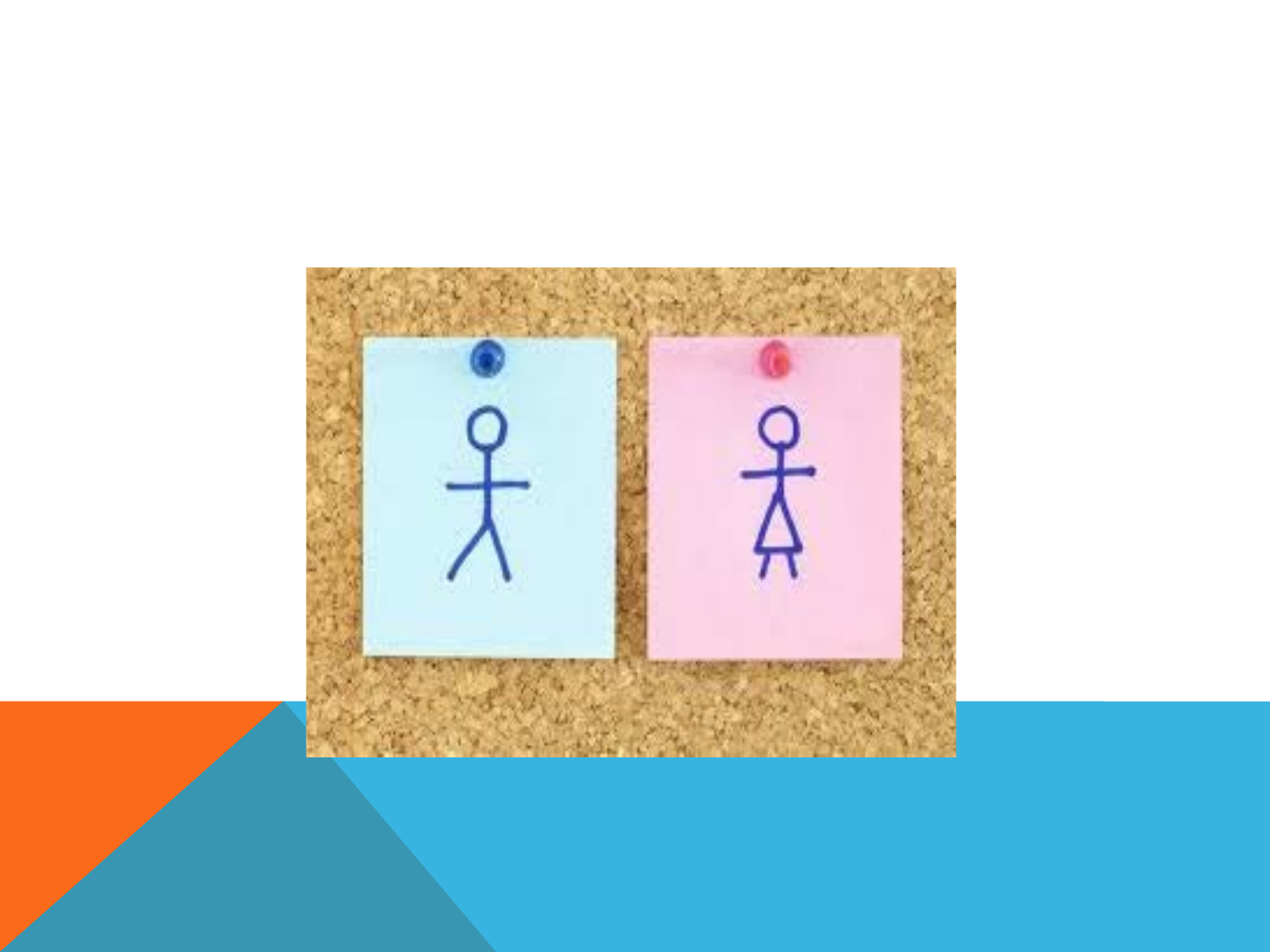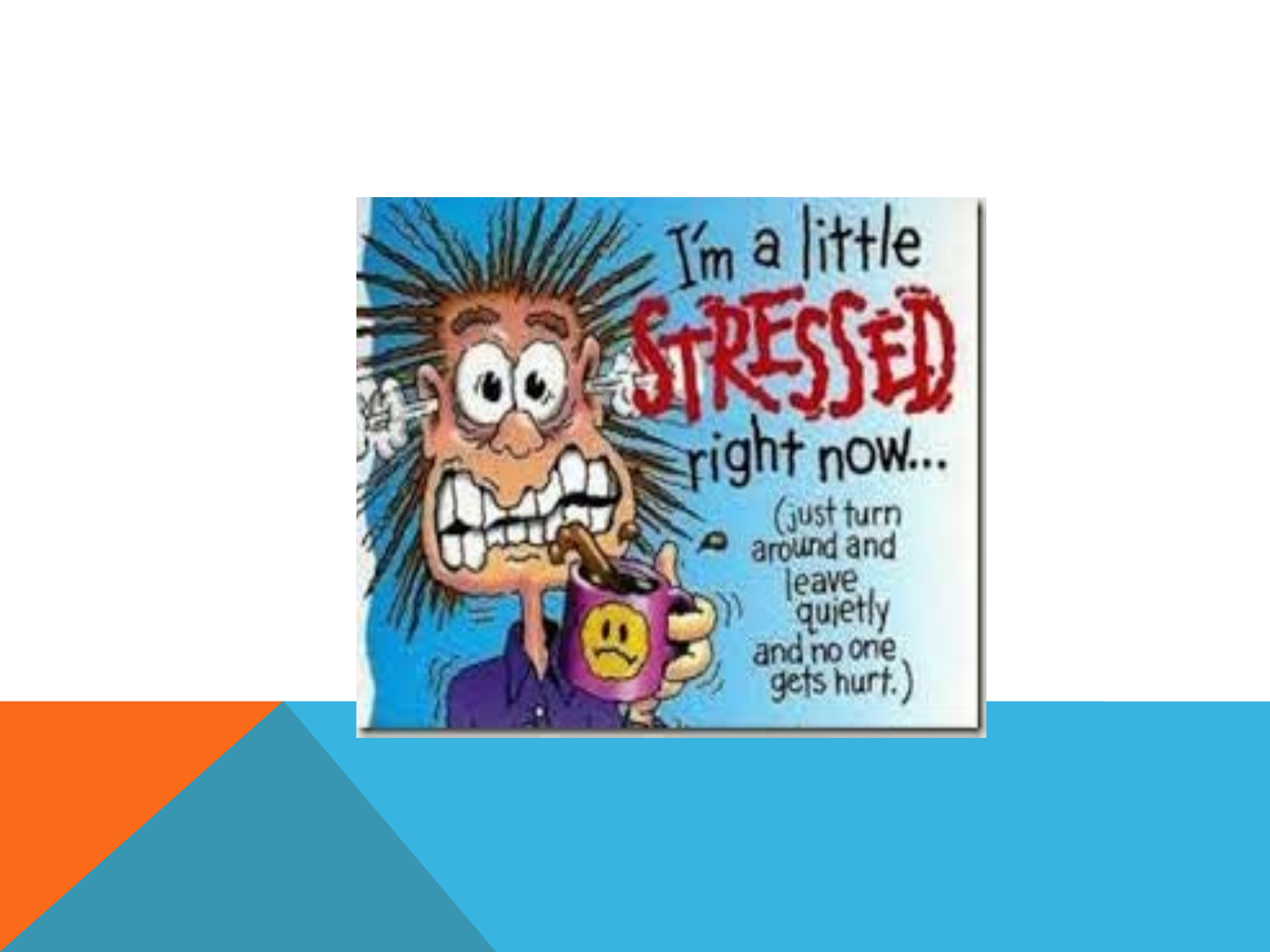